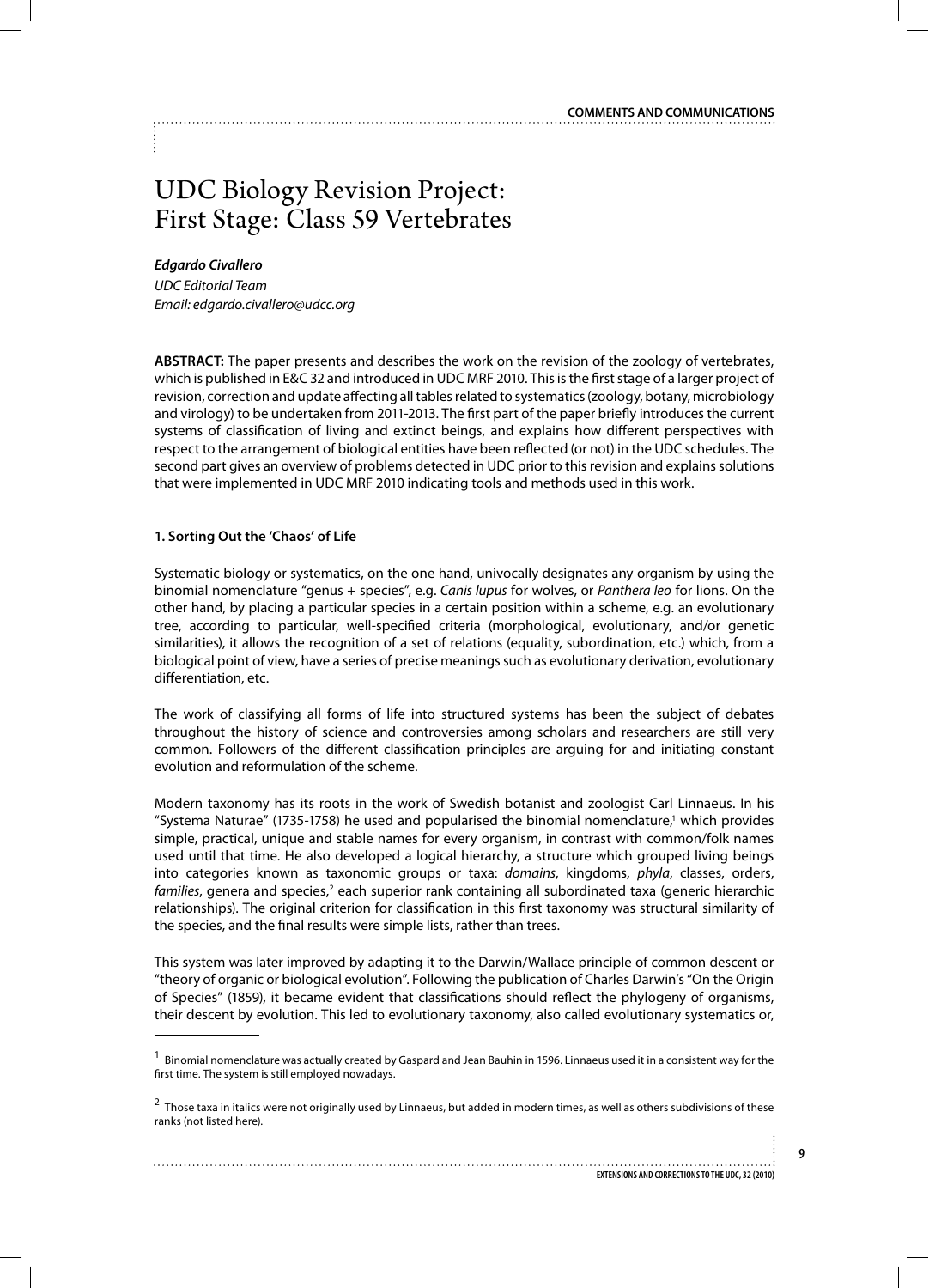in modern context, simply Linnaean taxonomy, which classifies living and extinct beings in a tree by using a combination of phylogenetic (evolutionary) relationships and those morphological features originally utilized by Linnaeus. Evolutionary taxonomy is the most widely accepted classification system in Biology nowadays; as major traits, it keeps binomial nomenclature and the hierarchical system of ranks/taxa, their definition and naming being strictly regulated by nomenclature codes.**<sup>3</sup>**

Despite its high acceptance in scientific circles, Linnaean taxonomy has been criticized in recent times. It is said to put an excessive emphasis on evolution (although, in the vast majority of cases, phylogenies are unknown), and to lack clear, explicit methods for classification. The main alternative to this traditional, rank-based system is Cladistics, also called phylogenetic systematics. Building on the work of German entomologist Willi Hennig ("Phylogenetic Systematics", 1966), this method is based on classifying organisms into clades, consisting of all the descendants of common ancestors and the ancestor itself. Hennig viewed the hierarchic Linnaean classification as a general reference system, but he argued that the utility of these schemes could only be maximized if they accurately reflected the phylogenetic relationships of the organisms involved. Therefore, Cladistics focuses on these phylogenetic relationships, in so far these can be detected, rather than structural similarity, taking advantage of the latest discoveries in genetics, especially in DNA sequencing methods.

Cladists assert that the hierarchy of the evolutionary tree is so deep and complex that it cannot be represented by a fixed number of levels. Therefore, phylogenetic systematics omits obligatory ranks and uses phylogenetic definitions instead of taxa names.4 The clades and their relations are represented in cladograms: diagrams which show ancestral relationships between species. PhyloCode<sup>5</sup> and the Phylogenetic Diversity Index (both under development) work as rules for naming clades.

Taxonomy field has been undergoing major changes in recent times. An increasing number of scholars, previously using Linnaean taxonomy, have moved on to Cladistics and have since published academic literature studying, developing or simply using the system. At the same time Cladistics has equally become a subject of severe criticism (cf. Nixon, Carpenter & Stevenson, 2003). Although this scheme does not provide details or solutions for many important issues yet, it is being continually developed and improved, and it may prevail. However, until new evidence and clearer results are provided by cladists, Linnaean taxonomy is still considered the most solid option regarding the classification of organisms.

UDC schedules have used the Linnaean system from its first editions, and through this revision, this classification structure will be preserved. But, since the growing presence of Cladistics in academic sources cannot be ignored, some of its less controversial elements will be incorporated. By doing this, UDC systematics sections will benefit from the best of both classification currents, carefully avoiding the existing problems and conflicts.

## **2. The UDC systematic tables**

UDC schedules organize living beings in the main class 5, specifically in subclasses 57, 58 and 59.

Following the Linnaean approach, organisms are ordered from simple to complex, i.e. from viruses to

**10** 

<sup>&</sup>lt;sup>3</sup> The nomenclature codes are the International Code of Zoological Nomenclature (ICZN), the International Code of Botanical Nomenclature (ICBN, including fungi and cyanobacteria), the International Code of Nomenclature of Bacteria (ICNB) and others. There is a draft of a BioCode that would join all the existing Nomenclature Codes, and the PhyloCode for regulating phylogenetic (Cladistics) nomenclature.

<sup>4</sup> Phylogenetic taxonomy. Wikipedia. http://en.wikipedia.org/wiki/Phylogenetic\_nomenclature

<sup>5</sup> http://www.ohio.edu/phylocode/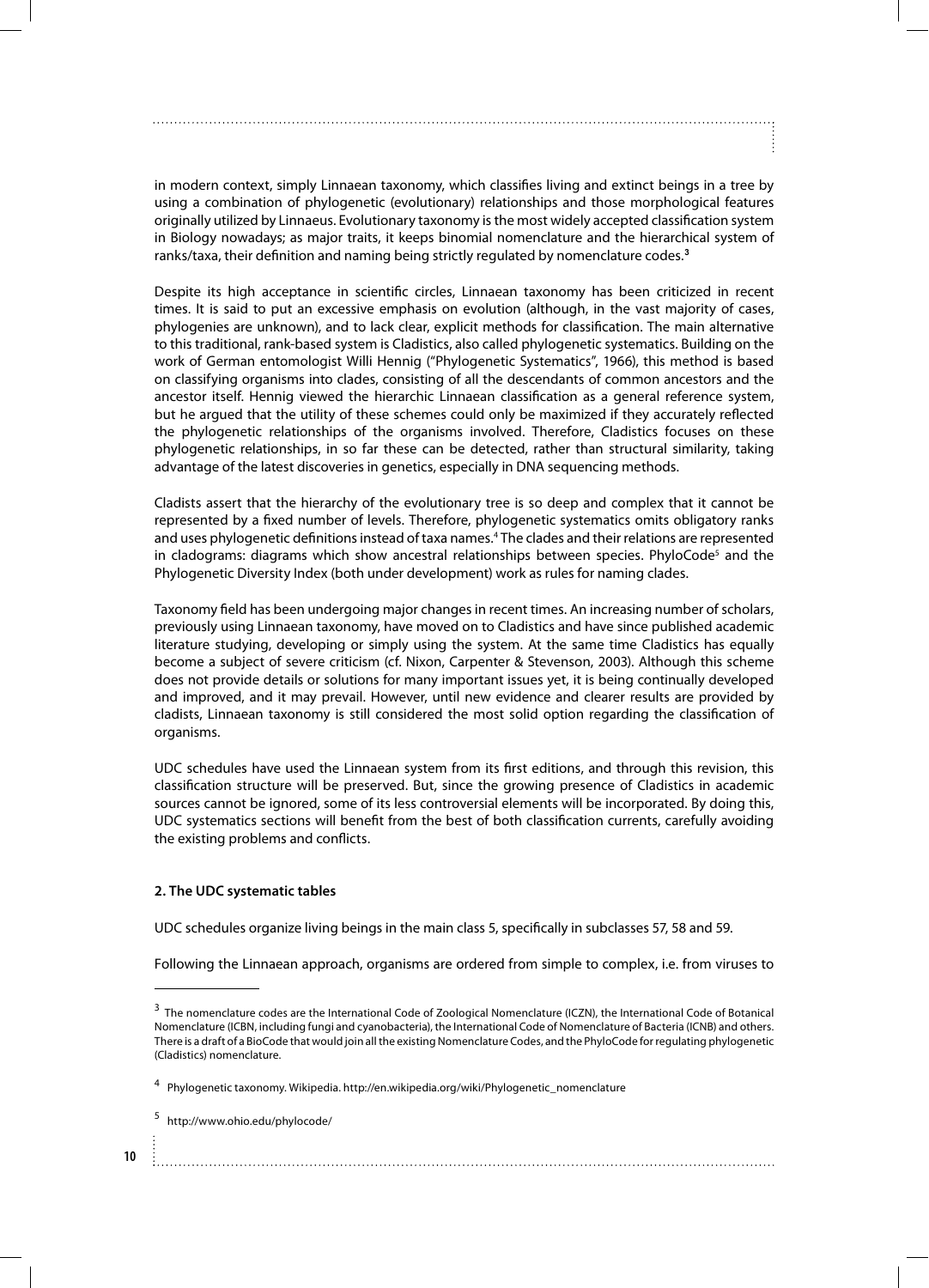animals; and based on the biological knowledge of the time, e.g. the old division in kingdoms. Viruses are classed under class *578 Virology*. Bacteria and micro-organisms in general, are classified under class *579 Microbiology*, especially under class *579.8 Classification and systematics of micro-organisms*. That class includes class *579.81 Phototrophic bacteria* and class *579.88 Rickettsias*. *Mycoplasmas*. None of them have been revised since the creation of MRF in 1993.

Plants are organised under class *58 Botany*, within class *582 Systematic botany* (last revised in 1997, E&C 19). Interesting cases are *582.23 Bacteria* (revised in 1997, E&C 19), *582.24 Protista (Protoctista). Chromista. Protozoa* (revised in 1997, E&C 19), *582.26/.27* and *582.28 Fungi (Eumycota, Eumycetes)*. *True fungi. Moulds. Mycology* (revised in 1997, E&C 19). These classes, for instance, are no longer considered a part of the Plantae kingdom, the subject of study of Botany. Finally, animals are grouped in class *59 Zoology*  (partially revised in 1999, E&C 21), under class *592/599 Systematic zoology*.

A brief comparison between UDC systematic schedules and current, up-to-date taxonomies detected the following problems:

a) Outdated structure

Both biological taxonomy and UDC classification need a clear and complete structure in order to accurately reflect the elements contained and their links. Outdated schemes usually lack important items, and many of them may be misplaced, thus reflecting erroneous relationships (the logic of hierarchy being disturbed) and providing incorrect information about included organisms. In the revision process, a number of outdated subdivisions and classes that needed correction and an alignment with the modern academic literature were detected.

b) Outdated and missing terminology

Valid terminology is a key component of every classification. It is the main source of language terms, and provides both the main and the complementary access points. Outdated vocabulary, even if still useful, may be misleading if not properly identified and labelled. Equally, missing vocabulary means a serious deficiency of access points in the classification. These problems were found in UDC in both structurally outdated and in correct sections of the schedule.

c) Incorrect terminology, placement and relations

Misspellings, typographic mistakes and "false synonyms" are formal errors that mar a controlled vocabulary: when searched/browsed, the correct versions of these terms cannot be found and thus, access points are lost. On the other hand, terminology may be incorrect in content, or be misplaced within the classification scheme, because of an outdated structure or a mistake when placing it and this may motivate erroneous relationships.

d) Artificial, UDC specific, separation of organisms

The UDC approach to the classification of organisms by subsuming phenomena to the form of knowledge (disciplines) within which they are studied (disciplinary knowledge organization) causes some difficulties when it comes to biological entities. Systematic zoology and botany are divided into two tables, one belonging to Palaeontology and the other, to Zoology/ Botany; this way, the tree of Life is artificially separated into "extinct" (fossil) and "living" species. If this action only affected strictly extinct and strictly living classes, the division would not represent a serious problem; but there are many biological groups containing both types of organisms, and thus, there is an unnecessary (and sometimes hard to manage) duplication of terms.

The measures adopted to counteract these problems are detailed in the following section.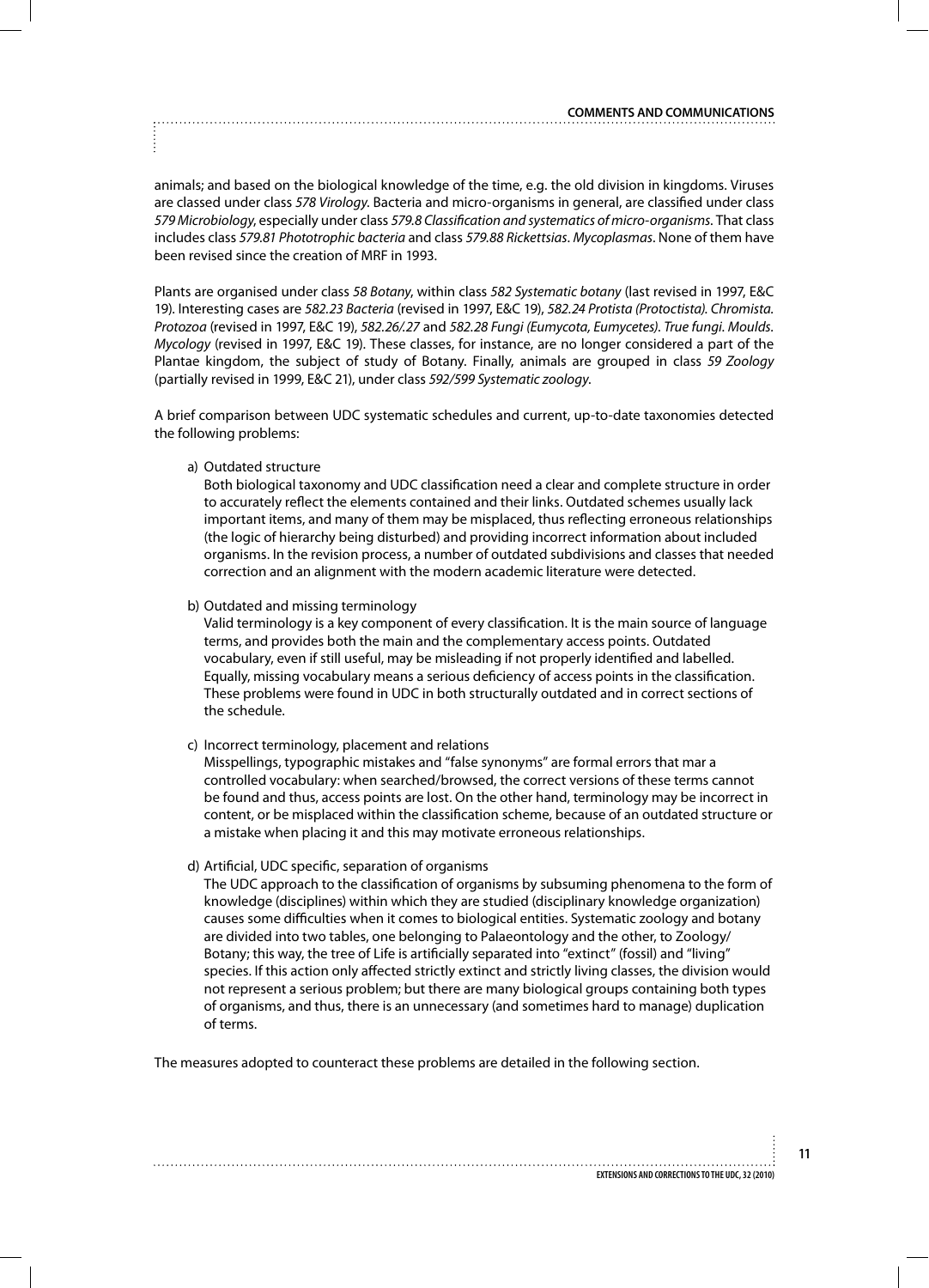## **3. Revision Overview**

#### *3.1. Formulating General Revision Guidelines*

The revision affecting systematics of vertebrates is part of a larger biology revision project, comprising the review of the entire facet of systematic biology in UDC. The knowledge, experience and feedback received in this initial stage will be used as a basis for the work ahead.

The revision of a classification used in practice over a long period of time such as UDC, has serious constraints. These usually lead to some kind of compromise between what may be the most logical structure and what can actually be fitted into the existing schedule, given the lack of available unused notations. Hence, the starting position of each revision is that the new structure has to fit somehow in the existing "incorrect" structure and changes should be always made in such a way that they disturb the system of use in the least possible way while improving logic and presentation. When it comes to systematic biology, changes were required in many sections. Occasionally entire arrays required moving to a more appropriate location, or particular set of classes were inaccurately placed within an array. Because of the fact that there were not many empty notations in class 59 available to be used for expansions, all changes entailed a careful analysis before being implemented. This was particularly so with respect to the following issues:

- a) Cancellation of a notation in order to remove a class or concept from one hierarchy and to introduce it somewhere else was approached with utmost caution. One of the most important principles in revising UDC is that cancelled numbers should not be reused<sup>6</sup> and this principle was fully respected in class 59.
- b) Change of class caption (text change) belonging to an existing notation in order to introduce a new concept i.e. class renaming, can be performed only when this represents a reasonable broadening or narrowing of the scope of the existing class. In any other instance, a cancellation and a posterior relocation should be considered as the only course of action (leading to point a) above). $<sup>7</sup>$ </sup>

In order to avoid difficulties, the extant classification was kept as undisturbed as possible and good use was made of all available empty notations in the class. In addition to this, the existing classes were improved with correct and unambiguous naming and by providing detailed notes. Adding of new spans or range classes to improve the hierarchy, and creation of complex captions were extensively deployed throughout all revised classes. The objective was to achieve a structure that is more adequate and upto-date with respect the modern biological science with an improved inner consistency and logic.

The idea is that upon this revision the UDC tables should support classification of different classes of living entities organized in ranks by Linnaean taxonomy, as well as access to some Cladistics terminology. Due to the abundance of Linnaean ranks (around 20) and the impossibility and impracticality of reflecting all of them in UDC schedules, only the most historically important and traditional ranks were included: phyla, some subphyla, classes, orders and some families. In the current revision it is intended that, whenever possible, systematic tables provide the level of detail up to "family", i.e. rank "family" becoming the lowest-level classes or basic divisions in UDC schedule. Valuable information on inferior ranks "genus" and "species" has been noted in the Including note of each class, where appropriate. As

 $6$  The practice of cancelling one notation and immediately re-using the same notation in an entirely different meaning causes great difficulties in library collections using UDC for systematic arrangements and is considered highly undesirable approach in revising of the schedule.

 $^7$  This principle ensures that even if collections continue in using the old number in its previous scope of meaning, in any given information exchange at least partial semantics can be preserved and documents indexed using such UDC numbers will remain classified correctly to a certain extent.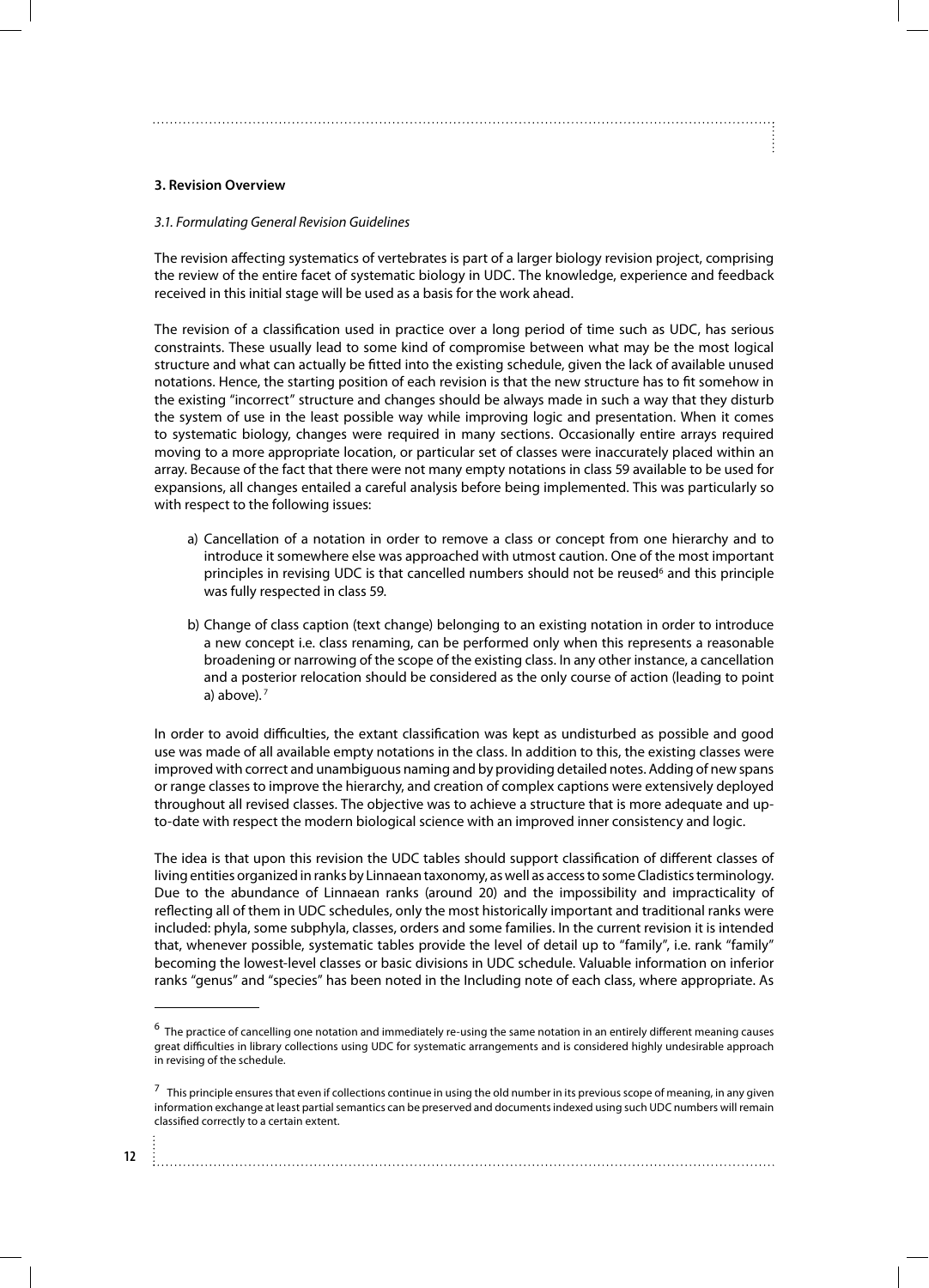an exception, a few common species will be kept or added, having their own independent class number (e.g. horses, kangaroos, or dolphins), in cases when these concepts are frequently used and needed in many subject areas. Also, some ranks not included until now in UDC (suborders, superfamilies, subfamilies) were sparsely provided in the revised scheme; they were included as range or span classes in particular places where they were necessary for a better organization and understanding of the UDC schedule and the biological scheme it represents.

It is important to note that these taxonomic ranks (phylum class, etc.) are not indicated in class captions. Therefore, "class Mammalia" is simply quoted as "Mammalia". If explanations on this issue are required, they may be included in the class' notes. With this rule we achieve two goals:

- a) Levels of biological classification may be reordered, e.g. a subfamily may become a family, and an order may become a suborder according to new authors and their discoveries. The entities a taxon comprises may change slightly, too. However, the name, e.g. "Mammalia", is usually respected. Therefore, if updating changes are needed for UDC in the future, they will affect just the notes, where the taxon-level, its links with other taxa and the entities the particular taxon comprises may be possibly described, and not the main structure of the UDC tables.
- b) Even if Cladistics is a rank-free system, i.e. it does not use the Linnaean taxa/ranks, they share many of their most common names — i.e. Linnaean scientists have "class Mammalia" and cladists have a clade named "Mammalia". Therefore, a cladist and a Linnaean scientist will share e.g. the term "Lagomorpha" but not "order Lagomorpha" as a classification name. The meaning of the term may be different for both of them (they may include a different array of entities within it, according to their approach to taxonomy), but the term itself is still valid for them. Hence, UDC may be used by both of them in order to classify their documents, even if, at the moment, cladists should not take into account the notes of each UDC class (based on Linnaean taxonomy and, therefore, supposedly meaningless to them).

For the sake of consistence and homogeneity, captions do not include a description of the entities being comprised in the taxon. Even if the inclusion of common names of representative species may be of some help in certain simple cases, e.g. "Lagomorpha. Rabbits and hares", it can be problematic in others, because:

- a) The list of entities included in a taxon may be too long, e.g. "Rodentia: Mice, hamsters, lemmings, Guinea pigs... and a long etc.
- b) If the list is too long and it is reduced for the sake of brevity and usefulness, it may create unnecessary inconsistencies (all classes include all their members, but some do not) and confusions: users believing in the rule that "entities inside a class are quoted in its caption" may search in other classes for what they are looking if they do not find a result for their query in a class-caption that was reduced.
- c) Common names are too general, and they may lead to confusion, e.g. in the current proposal there are up to 5 classes that may be described with the term "Possum". Obviously, they may be described with more special terms "Ringtail possums", "Brushtail possums", etc. but this may lead to the problem described in point d).
- d) Some English common names for living beings have no translation in other languages, thus creating an unnecessary problem when translating UDC schedules. For instance, in the example explained in c) above, there would not be a proper, univocal translation into Spanish for "Ringtail possums", "Brushtail possums", "Striped possums", etc.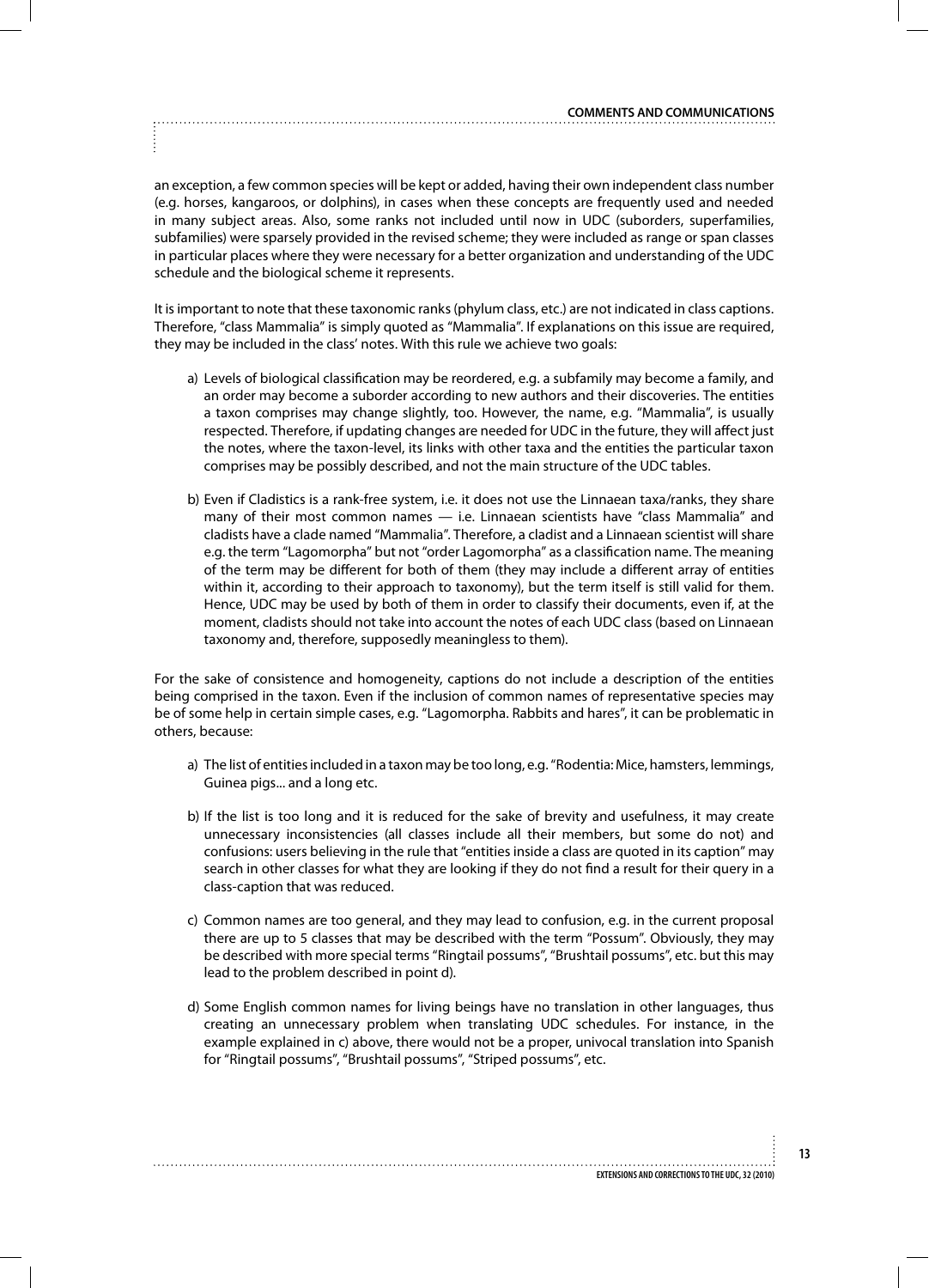Throughout the revised tables, classes' captions (notation descriptions) are intended to remain as simple as possible, even if in some particular cases, complex captions have been used. These complex captions are proposed in the following cases:

a. To group equivalent-level taxa such as a series of subfamilies, superfamilies or suborders, especially: (1) when they are small taxa belonging to a common upper taxon that has been cancelled or is not shown in the schedule, e.g.

#### (+) 599.228 Burramyidae. Acrobatidae. Hypsiprymnodontidae. Tarsipedidae

And: (2) when these small, equivalent, related taxa cannot be provided with their own notation because they are unimportant or there is a lacking of space in the schedule.

b. To group non-equivalent related taxa, e.g. a taxon and its subtaxon. This rule has been applied only when the subtaxon is the only subgroup of the taxon and therefore, they are equivalent terms in practice, e.g.

| $(I)$ 599.311 | Pholidota, Manidae                                         |
|---------------|------------------------------------------------------------|
|               | Including: Pangolins, scaly anteaters, or trenggilings ()  |
|               | IN: Pholidota comprises a single living family, Manidae () |

Because of obvious reasons, complex captions do not include a description of the entities they comprise. This description has been placed in the Including note instead.

Span or range notation was used throughout the table whenever new upper taxa widely used in scientific literature needed to be included in a hierarchy in which there was no empty notation available. The range of these new taxa, if not obvious, may be explained in an "Including" note at a later stage. Equally, any complementary explanation may also be included, preferably in the general information note (IN) field.

## *3.2. Unifying schedules*

The division of the Tree of Life into an "extinct" and a "living" section is an artificial approach based on a disciplinary point of view which does not work well for systematics. Based on this approach, for instance, a group as Mammals is divided into organisms studied by Palaeontology (species known through their fossil remains) and those studied by Zoology (living and recently extinct species).

The division would not cause any issues if it would be a simple placing of strictly extinct classes into Palaeontology schedules and strictly living classes in Zoology. But many animal and vegetal groups have both extinct and living species, and therefore, they should be present in both schedules. Up until now, the practical solution provided by UDC was the use of parallel divisions: taking Zoology tables as the reference model, Palaeontology can be subdivided in parallel.

With this revision we unified all vertebrates, living and extinct, into a single schedule Zoology. Strictly extinct groups have their captions labelled with an "(extinct)" qualifier. If the palaeontological aspect of a particular zoological group needs to be expressed, the Palaeontology classes (and the parallel division system) are still valid. And if just the zoological aspect is needed, complete (and not divided) groups are thoroughly described in Zoology, saving complicated re-directions and cross-references.

The unification of all vertebrates in a single schedule, as introduced with this revision, could lead to further improvements of the UDC synthetic structure, e.g. the conversion of these tables into auxiliary numbers that may be easily combined with other main numbers to denote specific subjects from a faceted approach point-of-view.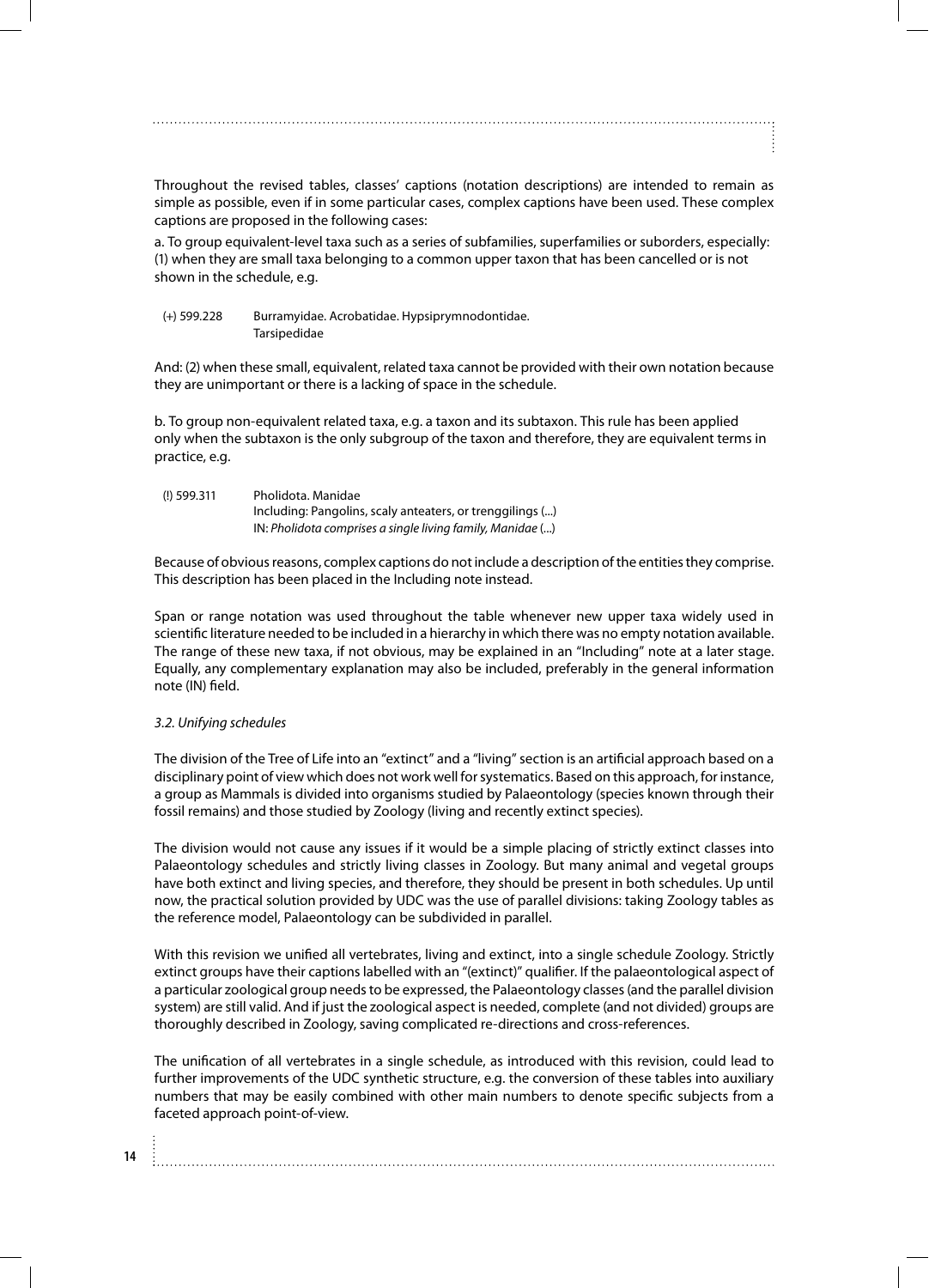## *3.3. Updating of the structure*

Facing the second problem of current UDC systematics stated above entailed a previous careful review of available taxonomy tables supported by modern scientific literature. These sources were useful for building preliminary drafts of how UDC schedules should look like (see Section 5).

Once preliminary drafts of correct systematics classification were built, they were compared with current UDC schedules. Problematic areas were detected, and a proper solution was defined and included in the proposal, according to the rules mentioned in the section "General guidelines" above. In most cases, adding notes, range classes or new, missing classes was enough for updating the structure; but groups such as *598.1 Reptiles* required significant structural changes, comprising both the inclusion of a high number of new classes and the cancellation and re-location of existing, wrongly placed ones.

#### *3.4. Correcting, updating and adding terminology*

Many terms included in class *59 Vertebrates* were incorrect or outdated. Substantial vocabulary was missing, or did not follow scientific guidelines regarding designation of organisms.

We made sure that captions included the Latin name of the taxon, since these terms are regulated by international standards and are more universally understandable and easy to identify and translate accurately (an important feature to be taken into account for non-English UDC editions). English equivalences of Latin terms have been included in captions only when they were clear and well known, e.g. "Mammalia. Mammals"; "Aves. Birds"; "Pisces. Fishes"; "Insectivora. Insectivorous mammals"; "Chiroptera. Bats"; etc. For the rest of cases, equivalences were added in the Including note, where appropriate.

Including notes play a central role in this proposal, providing space for vocabulary expansion, without complicating and expanding class captions. In the basic, lowest-level classes (taxon-level "family"), these notes have been used to provide a description of the entities the class includes, e.g.

| (!) 599.324.7 | Caviidae                                                                   |
|---------------|----------------------------------------------------------------------------|
|               | Including: Cavies or Guinea pigs (genera Cavia, Galea, and Microcavia);    |
|               | maras or Patagonian hares (genus Dolichotis); rock cavies (genus Kerodon); |
|               | and the Capybara or Water Hog (genus Hydrochoerus)                         |

The text of notes has been written in a concise style, reflecting the main species or groups of species by using the English common names and their Latin genera. This way, if the common denominations are unknown to UDC users or have no translation or equivalence in other languages, their internationally accepted and regulated Latin counterparts (genera) become the main reference for classification. Also, adding this Latin vocabulary provides a good opportunity to connect UDC with modern taxonomy tables and to enrich alphabetical indexes (and derived thesauri).

Just a selection of species has been included in these notes, and just a selection of genera for these species. Therefore, the list of entities described in each class is not always comprehensive. When the list of species was too long (because of the importance of the biological taxon, e.g. some groups within Rodentia), the better-known or commonest species have been placed in the first place. This way, the most-known species may be found in an easier way, e.g.

(!) 599.325.1 Leporidae Including: The European Rabbit (genus Oryctolagus); hares and jackrabbits (genus Lepus); rabbits and cottontails (genus Sylvilagus); red rock hares (genus Pronolagus); and striped rabbits (genus Nesolagus)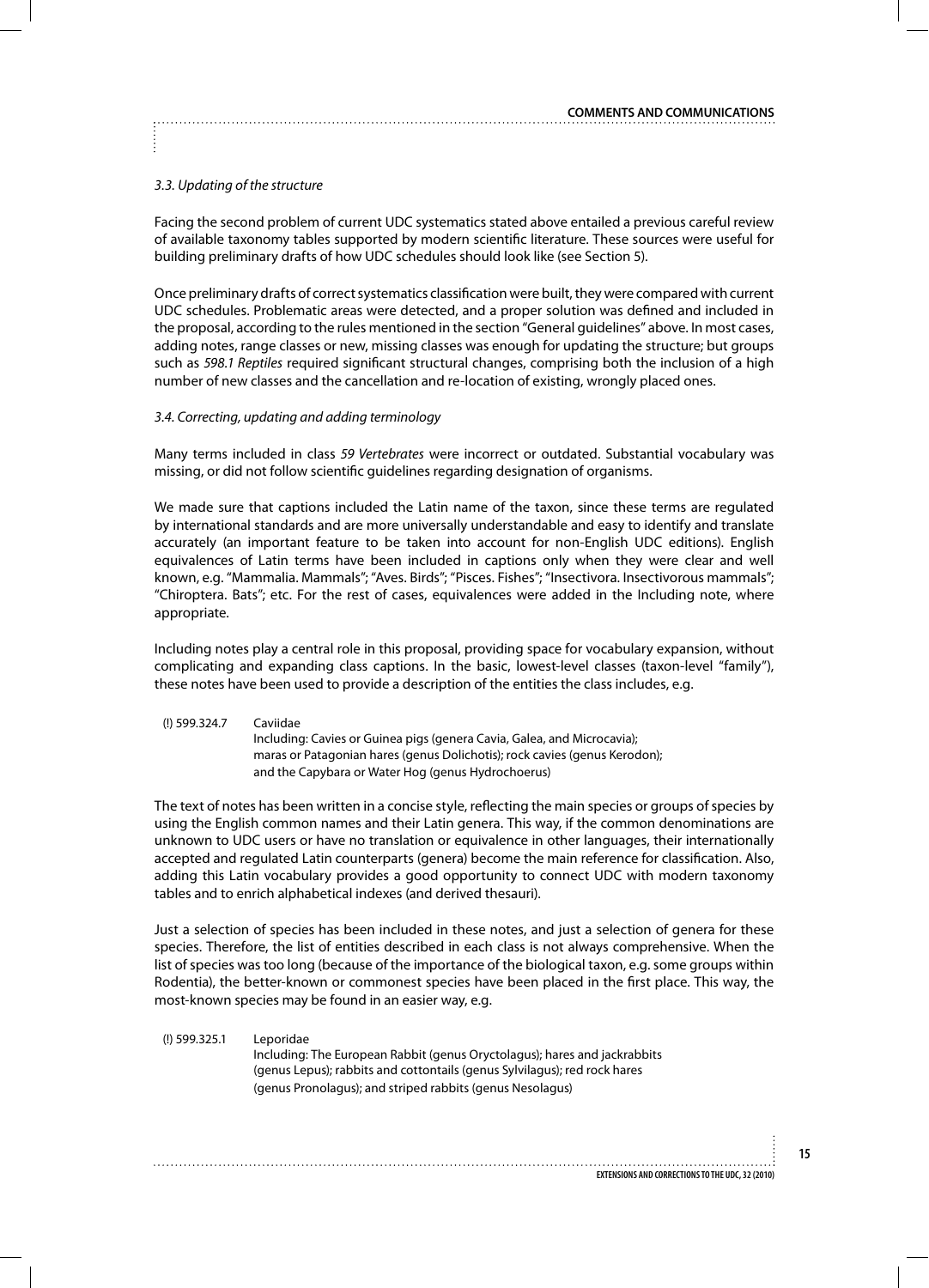Another convention introduced to assist in understanding the terminology is based on the presentation of names in English. When groups of species with a common name have been listed, these names are not preceded with a definite article. On the other hand, when a single species has been quoted, its name is preceded with 'the' and it begins with an initial capital letter, e.g.

(+) 599.323.46 Deomyinae Including: Spiny mice (genus Acomys); the Link Rat (genus Deomys); brushfurred rats (genus Lophuromys); and the Rudd's Mouse (genus Uranomys)

Every group of species (or single species) in the Including note text have been separated by a semicolon, except when there are just two elements. This way, it is clear when the schedule is quoting several species belonging to a single genus, or groups with no genus indicated (because they belong to too many genera), e.g.

(!) 599.322.2 Sciuridae. Gliridae Including: Sciuridae comprises tree squirrels (genus Sciurus); American red squirrels (genus Tamiasciurus); "true" flying squirrels (genera Petinomys and Hylopetes); prairie dogs (genus Cynomys); chipmunks (genus Tamias); Oriental giant squirrels (genus Ratufa); the Pygmy Squirrel (genus Sciurillus); dwarf squirrels (genus Microsciurus); palm squirrels (genus Funambulus); Asian ornate squirrels (genera Callosciurus and Sundasciurus); spiny and ground squirrels; African squirrels; marmots (genus Marmota); and susliks (genus Spermophilus). Gliridae includes dormice

[NB. "Flying squirrels" have too many genera, so they are not quoted; anyways, they are an independent group of the following one, "Prairie dogs". If a comma is used here instead of a semicolon, confusions may arise, and user may believe that both "flying squirreles" and "prairie dogs" belong to "genus Cynomys". The same case happens with "African squirrels". Note "the Pigmy Squirrel", a single species in high caps and with definite article. Also note "Spiny and ground squirrels", a group of species (no article, low caps) with no genera added].

In upper-level classes (phylum, class, order, etc., all of them above basic, lowest-level classes "family"), including notes comprise, when appropriate, a general description, equivalent to the list of entities in the lowest-level classes, e.g.

(!) 599.1 Prototheria Including: Monotremata (extant monotremes or egg-laying mammals) and related extinct species

When upper-level classes cannot be subdivided, e.g. when it is a class containing small subclasses that do not need to have their own notation, these notes describe the subclasses and the entities they comprise, e.g.

(+) 599.234 Peramelemorphia Including: Thylacomydae (the Bilby, genus Macrotis); Chaeropodidae (the Pig-footed Bandicoot, genus Chaeropus); and Peramelidae (bandicoots, genera Isodon, Perameles, Peroryctes, Echymipera, and Microperoryctes)

In complex captions including equivalent taxa, these notes describe the entities comprised by each item in the caption (see "Sciuridae. Gliridae" above). Complex captions describing subordinated taxa have been treated as simple captions (see "Pholidota. Manidae" above). For both cases, explanations, definitions or concepts have been placed in a general information note (IN) when necessary.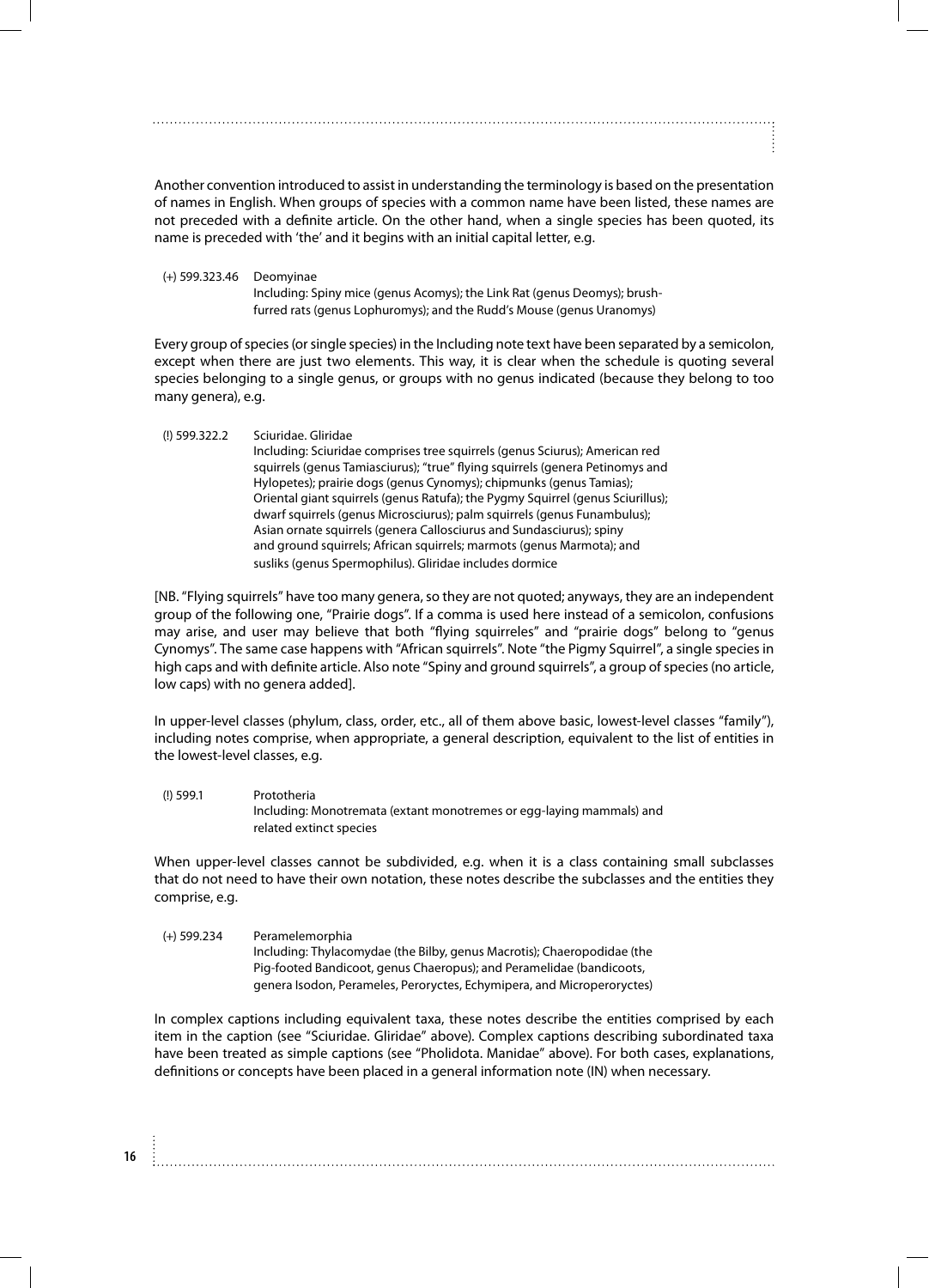For the update of terminology, scope notes (SN) were used. In this proposal, they include the following indications, when necessary:

a. "Class here..." renamed classes, i.e. old classes that have a new name, especially where confusion may arise, e.g.

| $(+)$ 597.315.6 | Squatiniformes. Squatinidae                                      |
|-----------------|------------------------------------------------------------------|
|                 | Including: Angel sharks (genus Squatina)                         |
|                 | SN: Class here outdated taxon Squatinomorphi                     |
|                 | IN: Squatiniformes comprises a single living family: Squatinidae |

b. "Class here..." revised classes, i.e. classes that are situated in new places, e.g.

(!) 599.324.7 Caviidae SN: *Class here the Capybara* IN: *The Capybara used to be included in an independent taxon: Hydrochaeriedae*

Explanations related to the re-classification have been added in an "IN" note, where appropriate.

c. "Use this number to denote..." and "Class here..." in general. e.g.

(!) 597.31 Elasmobranchii SN: *Class here sharks in general*

d. "For X, see Y", e.g.

(+) 597.6/.9 Amphibia SN: *Class here amphibians in general. For herpetology, see 598.1*

e. "Not to be confused with", plus a redirection to a class with its notation — common name, and class and notation between brackets, e.g.

(+) 598.166.2 Bipedidae Including: Ajolotes (genus Bipes) SN: *Not to be confused with the Axolotl (under 597.97 Ambystomidae)*

General information notes (IN) have been used in this proposal for adding complementary, extended information that is not essential for understanding or disambiguating the meaning of the class but may be useful in providing access points. They typically contain the following information:

a. Explanation of alternative names, especially when disused but still common, e.g.

| $(+)$ 597.23 | Anaspida (fossil)<br>IN: Anaspida used to be called Anaspidiformes       |
|--------------|--------------------------------------------------------------------------|
| $(!)$ 597.2  | Agnatha. Ostracoderms<br>IN: Agnatha is also known as Cephalaspidomorphi |

b. Explanation of alternative classification, especially when disused but still common., e.g.

(!) 597.523 Osteoglossiformes. Hiodontiformes IN: *Hiodontiformes used to be included in Osteoglossiformes*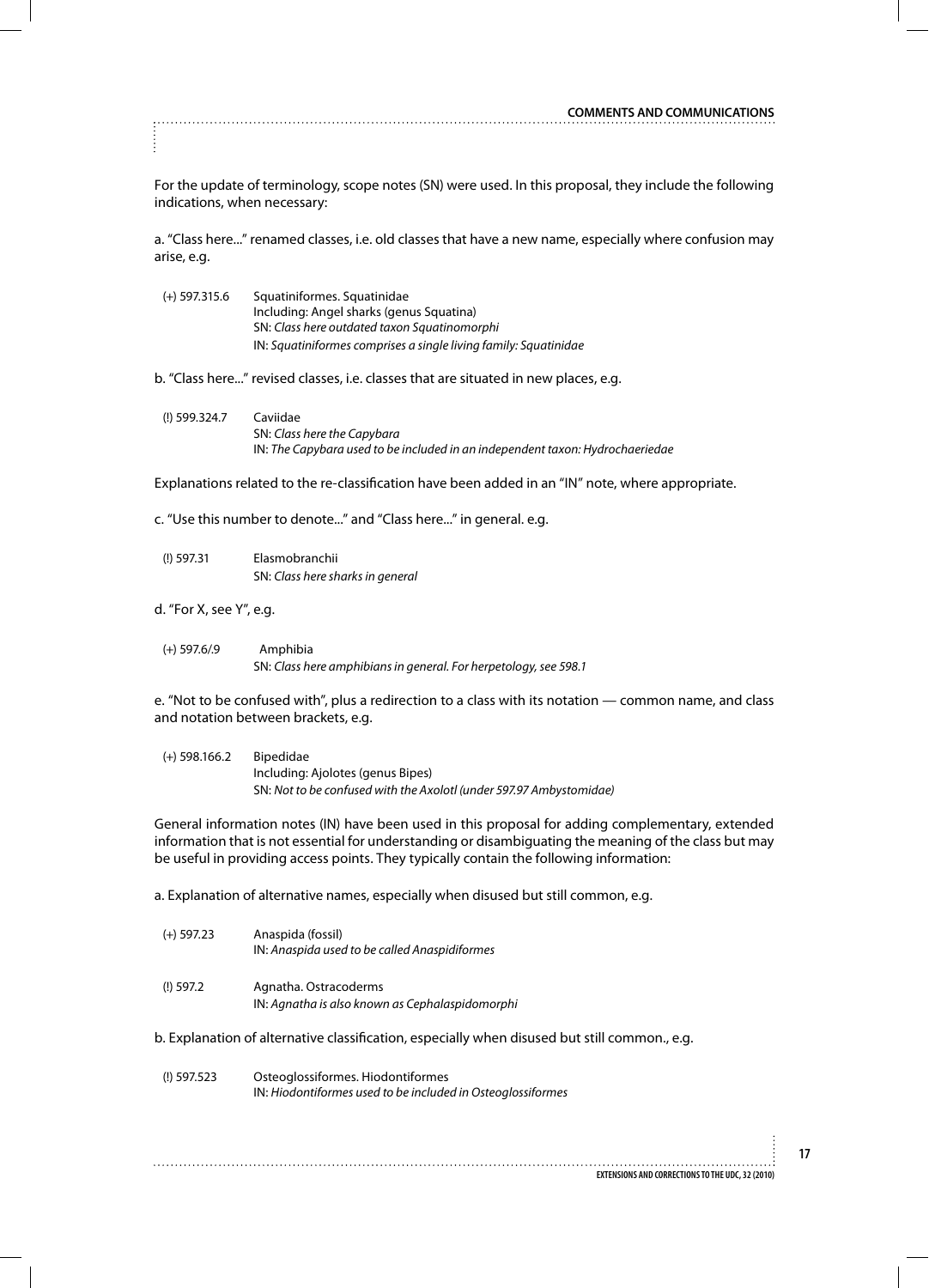| $(I)$ 597.554.1                                                      | Aulopiformes<br>IN: Aulopiformes is sometimes included in an independent taxon, Cyclosquamata                                   |
|----------------------------------------------------------------------|---------------------------------------------------------------------------------------------------------------------------------|
| $(+)$ 597.72                                                         | Ichthyophiidae<br>IN: A number of species belonging to formerly independent taxon<br>Uraeotyphlidae are sometimes included here |
| c. Information on incorrect and alternative spellings or names, e.g. |                                                                                                                                 |
| $(!)$ 597.8                                                          | Anura<br>IN: Anura is sometimes incorrectly termed Salientia                                                                    |
| $(+)$ 598.182.2                                                      | Crocodylia<br>IN: Also spelled Crocodilia                                                                                       |
| d. Explanation of subordinated taxa in the same caption, e.g.        |                                                                                                                                 |
| $(!)$ 597.21                                                         | Petromyzontiformes. Petromyzontidae<br>IN: Petromyzontiformes comprises a single living family: Petromyzontidae                 |

## e. General information that may be useful for UDC users, e.g.

| $(+)$ 598.1/.2 | Sauropsida                                                                     |
|----------------|--------------------------------------------------------------------------------|
|                | IN: Sauropsida is a group of amniotes that comprises all existing reptiles and |
|                | birds, including dinosaurs                                                     |

f. Brief explanation of the reasons for redirections and use of new terminology, and other comments, e.g.

| $(!)$ 597.44 | Halecomorphi                                                                 |
|--------------|------------------------------------------------------------------------------|
|              | IN: From a scientific point of view, class Halecomorphi is deprecated. It is |
|              | preserved in UDC for convenience of subject indexing                         |
|              |                                                                              |

(+) 598.116/.119 Parareptilia (fossil) IN: *Parareptilia is an outdated taxon that has been revived in recent years by Cladistics. Even if its range is still debated, it basically includes fossil Anapsida*

We will try to apply the same principles of presentation and formatting consistently in further stages of the revision throughout all biology classes. The plan is also to make full use of UDC MRF database fields such as editorial note, notation history and concept history to indicate all information relevant for tracing the changes and resources used in this revision and making sure that there is an accurate link between cancelled classes and classes replacing them. During the biology revision project we will also start to utilise more frequently other features of the database such as keyword index field, subject alphabetical index field and mapping fields. We hope that in this way biology schedules will become a powerful tool for online use while retaining their practicality, scalability and usability in all levels of printed editions.

# **4. Sources and references**

The following online databases were used as references:

- The Species 2000 & ITIS Catalogue of Life. http://www.catalogueoflife.org/
- Tree of Life web project. http://tolweb.org/tree/
- **18**